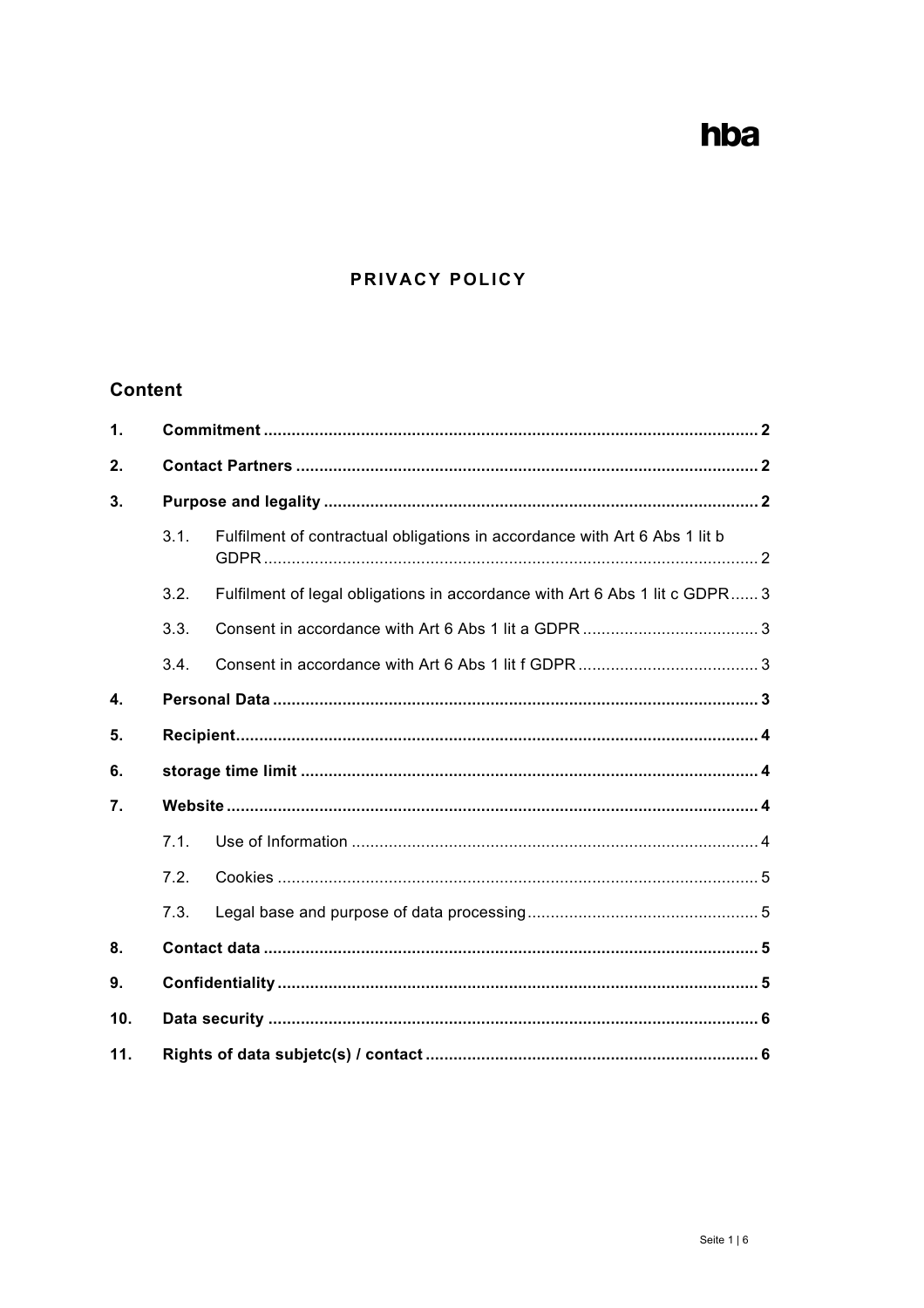#### **1. COMMITMENT**

For hba Rechtsanwälte AG ("hba"), as the party responsible for processing personal data within the meaning of the General Data Protection Regulation (GDPR), the protection of your personal data is a top priority. When processing personal data, hba therefore complies with all requirements of the GDPR, the Data Protection Act as well as other national and European legal regulations and strives for the best possible transparency.

hba processes personal data in accordance with the principles of legality, good faith, transparency, accuracy, purpose limitation, data minimisation, storage period limitation and integrity and confidentiality.

#### **2. CONTACT PARTNERS**

Internal contact persons for data protection at hba are Detlef Sommer and Dr. Roger Müller. Questions can be sent to the following address, among others: zuerich@hba.ch. Further contact details can be found under point 11.

### **3. PURPOSE AND LEGALITY**

hba processes data for the following purposes and on the basis of the following legal grounds:

### **3.1. Fulfilment of contractual obligations in accordance with Art 6 Abs 1 lit b GDPR**

The processing of personal data is necessary in order to be able to provide advice, representation and other services, in particular the fiduciary handling of asset transactions or the execution of inheritance law matters, to our clients and business partners. In this context, hba requires the data, among other things, for the preparation of contracts and statements, submissions to authorities or for the administration of trust assets.

The purposes of data processing primarily depend on the specific contractual relationship:

- Representation before and submissions to courts and authorities;
- comprehensive legal advice;
- drafting of contracts and opinions;
- Communication with third parties to enforce our clients' interests;
- Settlement of fiduciary transactions;
- handling of land register and commercial register transactions;
- other legal services for the client to the extent of the contract concluded.

If the clients/business partners do not want to provide their personal data, the conclusion of the contract or its execution may not be possible. Under these circum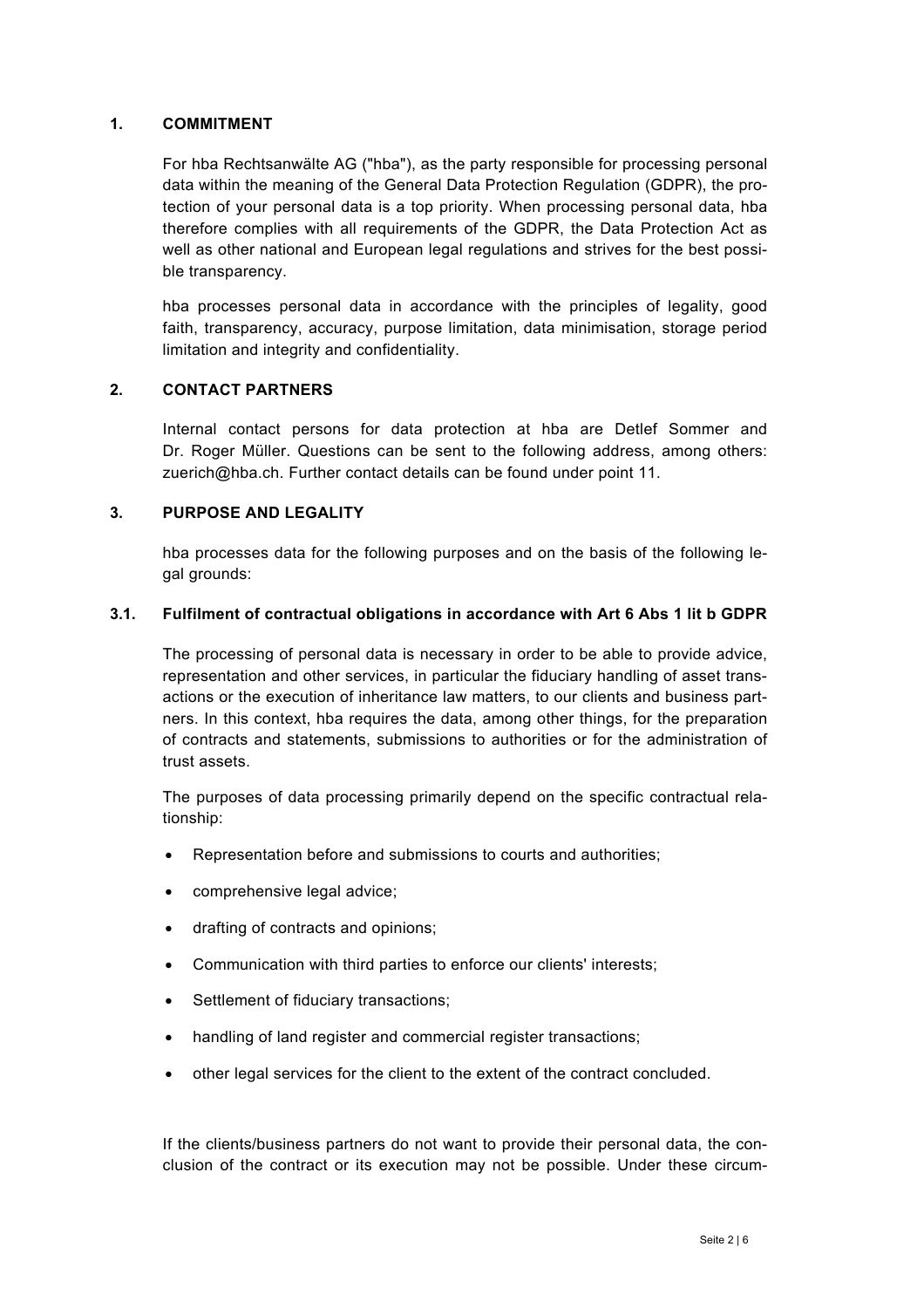stances, an existing contract can no longer be executed and may have to be terminated.

### **3.2. Fulfilment of legal obligations in accordance with Art 6 Abs 1 lit c GDPR**

Legal obligations may require the processing of personal data. At hba, these obligations result, among other things, from the Law on the Free Movement of Lawyers, the Lawyers Act of the Canton of Zurich and/or the Lawyers Act of the Canton of St. Gallen.

In particular, it may be necessary to process your personal data in order to comply with our legal obligation to prevent money laundering and terrorist financing.

### **3.3. Consent in accordance with Art 6 Abs 1 lit a GDPR**

If the processing of personal data goes beyond contractual or legal obligations, hba obtains the consent of the business partner. In the case of consent, the data is processed exclusively for the stated purpose, such as sending newsletters or invitations to hba events.

Consent given can be revoked at any time with immediate effect. The revocation can be given orally as well as in writing to the following e-mail address: zuerich@hba.ch.

For consent regarding cookies, see point 7.2.

#### **3.4. Consent in accordance with Art 6 Abs 1 lit f GDPR**

hba processes your data within the scope of the management of the company (e.g. accounting, controlling), on the basis of the legitimate interest in proper and efficient management as well as for process and business management optimisation.

#### **4. PERSONAL DATA**

hba processes personal data (i.e. all information relating to an identified or identifiable natural person) which is collected or transmitted by clients and business partners or public bodies and authorities (e.g. courts, commercial registry office, land registry office) as well as third parties (opponents) in the course of a business relationship.

The following categories of personal data may be the subject of processing, depending on the order or the purpose:

- Personal data: name/company/other business name, address, contact details (phone, e-mail, fax), date of birth, date of death;
- Register data (e.g. commercial register number, land register details, trademark register, patent office);
- UID, CHE number;
- Commercial register and/or land register data;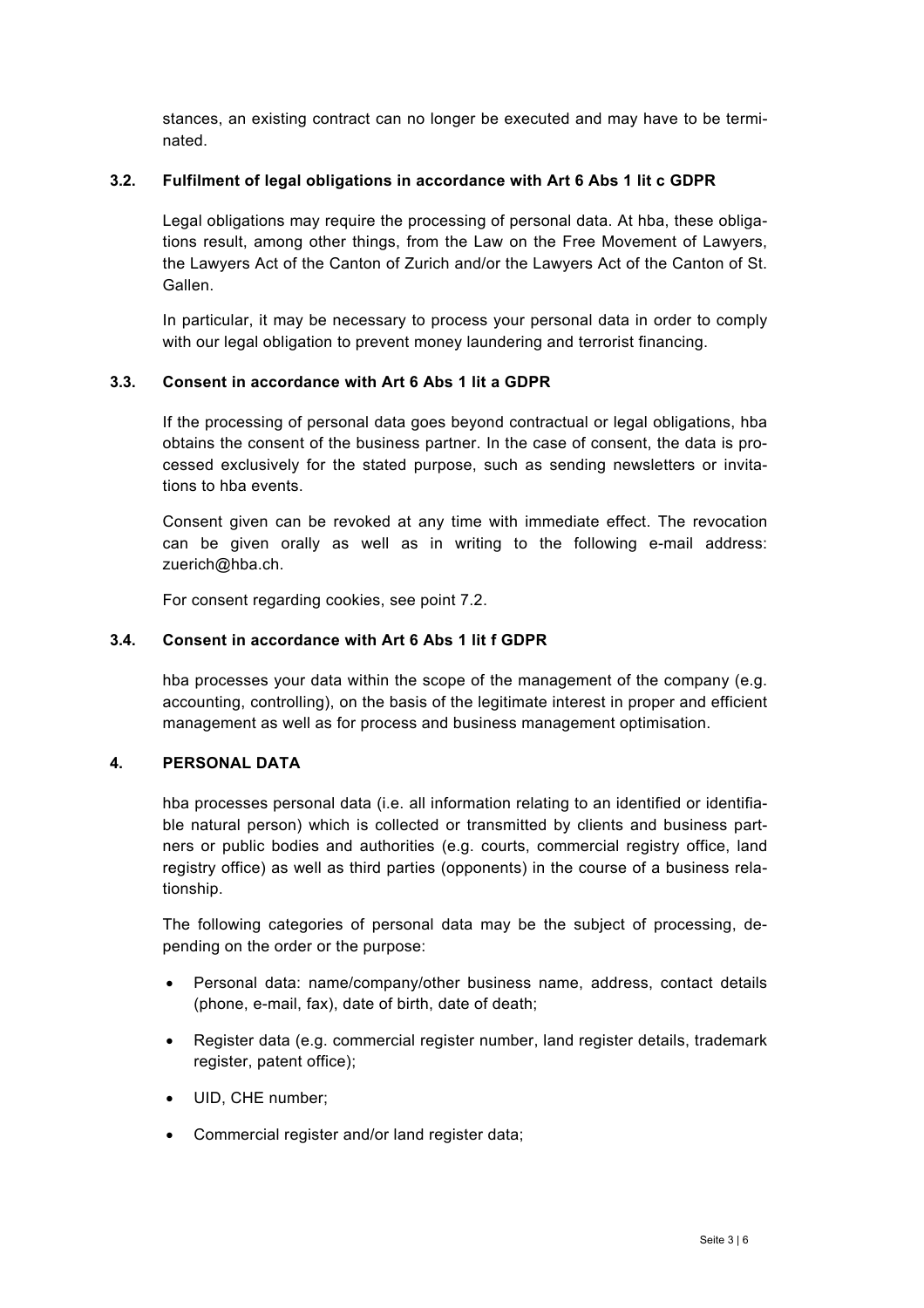- Bank and transfer data;
- Contact persons and their contact details;
- Names of persons involved (parties, authorities, third parties involved);
- Service records and file notes;
- discussion documentation;
- Contractual texts and business correspondence;
- documents;
- Evidence;
- Legitimate data;
- Factual data and pleadings;
- Judicial / official settlements;
- Billing, payment and accounting data;
- photos;
- Data on creditworthiness/insolvency, dunning data, bankruptcy proceedings

#### **5. RECIPIENT**

Depending on the contractual relationship, it may be necessary to forward the data to counterparties, authorities (e.g. courts, offices, land registry office, commercial registry office, patent office, etc.), substitutes, (legal protection) insurance companies or usual industry service providers such as postal service providers. Depending on the purpose of the processing, hba passes on data to processors commissioned by it, insofar as this is necessary for the fulfilment of the task. hba ensures compliance with the provisions of data protection law when selecting its processors. In addition, agreements have been made with the processors to ensure that the personal data is processed confidentially and carefully.

#### **6. STORAGE TIME LIMIT**

The personal data will be stored for the period of the client/business relationship and beyond in accordance with the statutory retention periods or further periods within which claims can be made.

#### **7. WEBSITE**

## **7.1. Use of Information**

When you visit our website, we process the following personal data:

- Date and time of your visit to the website;
- Your IP address;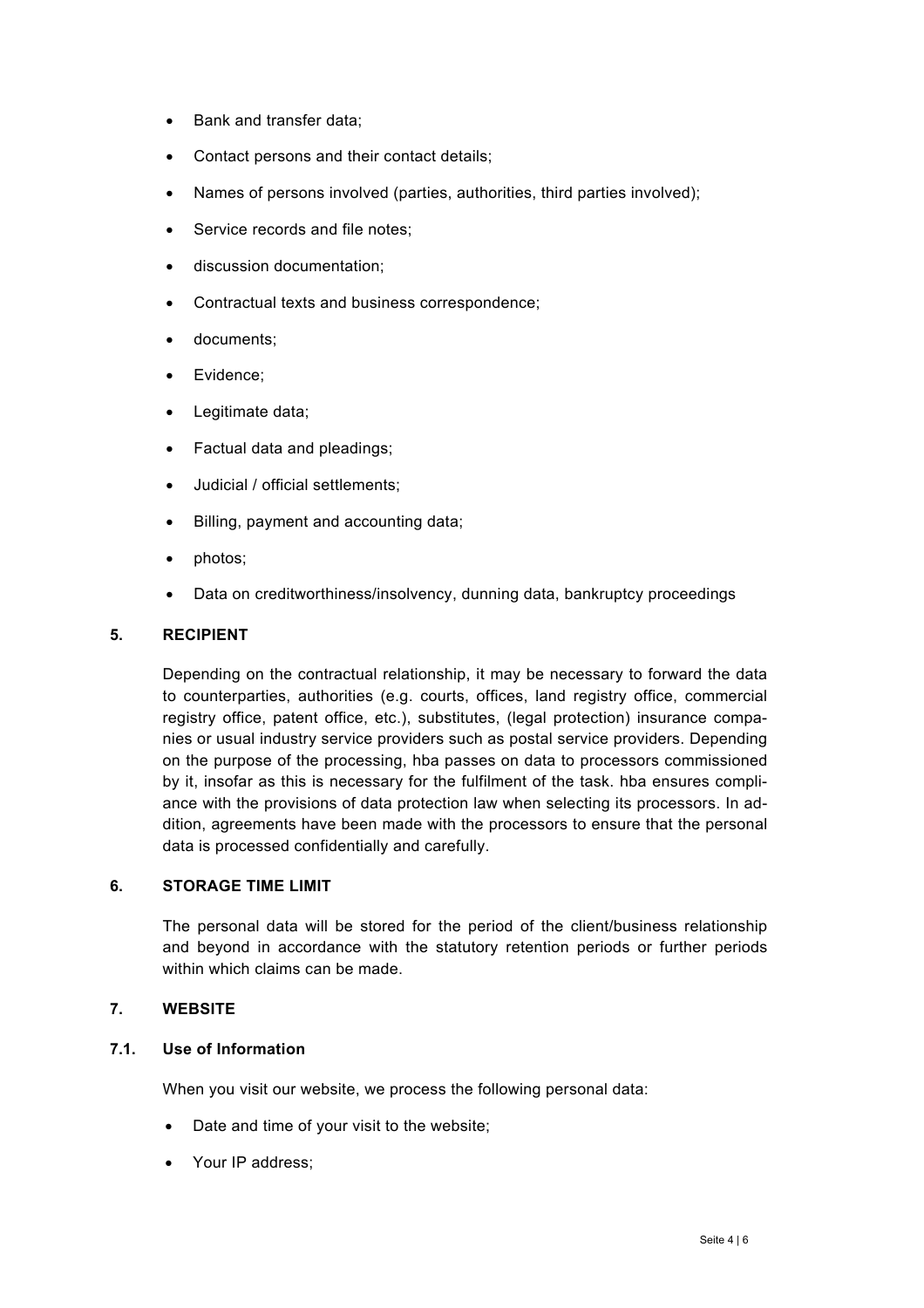- the name and version of your web browser
- the website (URL) you visited before accessing our website;
- certain cookies (see next point).

#### **7.2. Cookies**

A cookie is a small text file that is stored on your hard drive via the browser you are using. This enables our website to recognise you as a user when a connection is established between our web server and your browser. The use of cookies allows us to track user preferences and enables hba to optimally design and develop the website accordingly.

If you have any concerns in this regard, you can prevent the storage of cookies by setting your browser accordingly. In addition, you can change the cookie settings under the item "Cookie settings" on our website and call up further information on the individual cookies. If you do not agree to the use of cookies or only agree to their use in part, you may not be able to use all the functions of our website to their full extent.

#### **7.3. Legal base and purpose of data processing**

We process personal data collected with regard to cookies - apart from essential cookies - on the basis of your consent. We process other personal data collected on our website, including essential cookies, on the legal basis of our legitimate interest pursuant to Art. 6 (1) f GDPR, which is to achieve the following purposes:

- Provision, further development and improvement of this website;
- Creation of usage statistics;
- Detection, prevention and tracking of attacks on the website.

#### **8. CONTACT DATA**

If you contact us by e-mail, the data you provide us with (your e-mail address, your name if applicable and your telephone number) will be stored by us for the purpose of processing your enquiry and in the event of follow-up questions. We do not pass this data on to third parties without your consent. As soon as the storage of this data is no longer necessary and there is no legal obligation for the further storage of this data, we will delete this data.

In this case, the legitimacy of the data processing is based on Art 6 Abs 1 lit b GDPR; this means that the processing of the data is necessary for the implementation of pre-contractual measures, which take place at the request of the data subject.

#### **9. CONFIDENTIALITY**

Lawyers are obliged to maintain secrecy about the matters entrusted to them and the facts otherwise made known to them in their professional capacity, the secrecy of which is in the interest of the party.